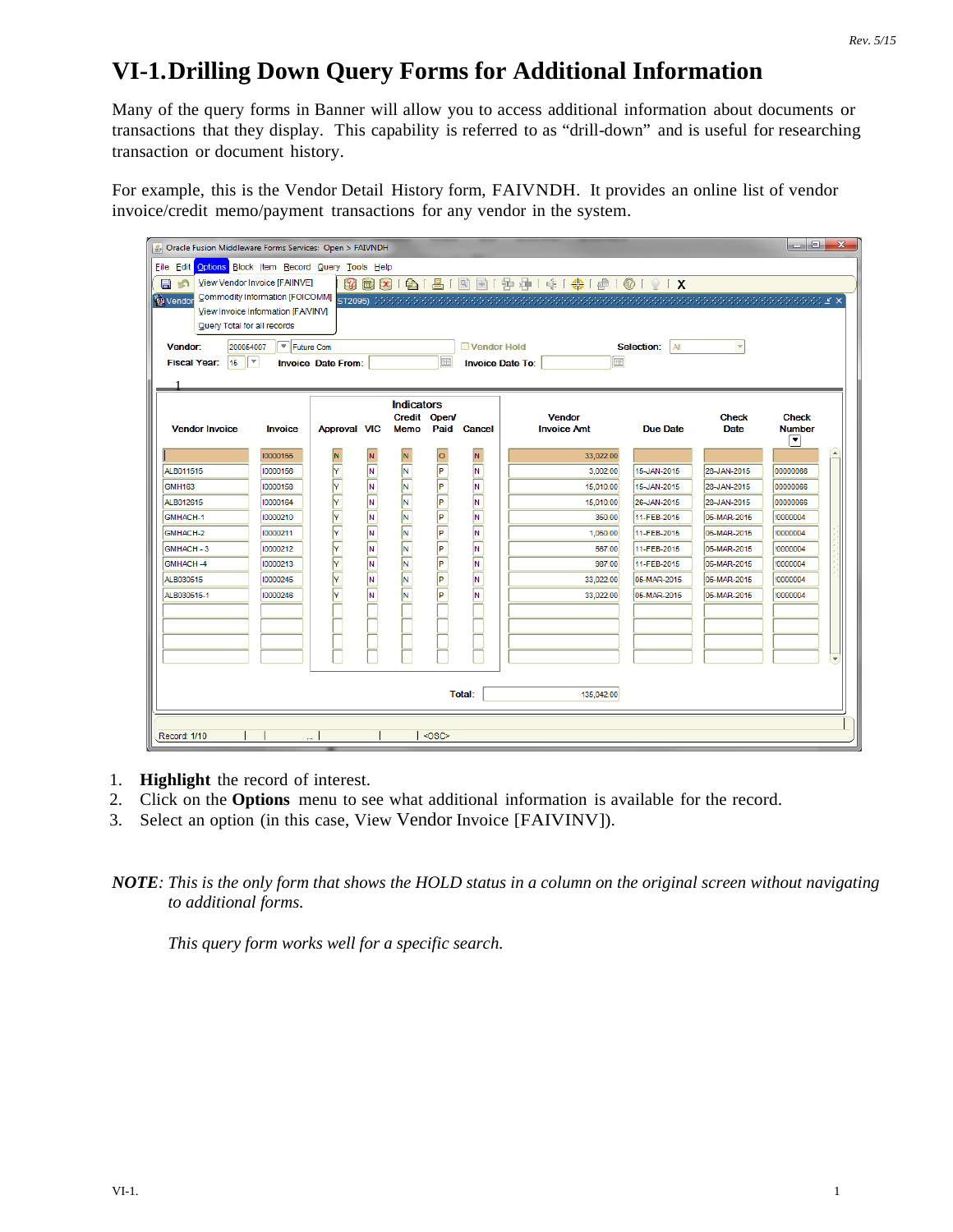The Vendor Invoice Query Page, FAIVINV, will be displayed with the information from your highlighted record in the Key Block area.

| △ Oracle Fusion Middleware Forms Services: Open > FAIVNDH - FAIVINV  | $\vert$ o $\vert$ 0 $\vert$<br>$\mathbf{x}$       |
|----------------------------------------------------------------------|---------------------------------------------------|
| File Edit Options Block Item Record Query Tools Help                 |                                                   |
| $\blacksquare$<br>$\circ$                                            |                                                   |
|                                                                      |                                                   |
|                                                                      |                                                   |
| Future Com<br>200054007<br>Vendor:                                   | Vendor Hold                                       |
|                                                                      |                                                   |
|                                                                      |                                                   |
| <b>Document Number:</b><br>10000246<br><b>Vendor Invoice Number:</b> | $\left  \rule{0cm}{0.4cm} \right.$<br>ALB030515-1 |
| <b>Vendor Invoice Date:</b>                                          | 05-MAR-2015                                       |
| <b>Vendor Invoice Total:</b>                                         | 33,022.00                                         |
|                                                                      |                                                   |
| <b>PO or Encumbrance</b>                                             |                                                   |
| <b>Document Date</b><br><b>Document Total</b><br><b>Number</b>       | <b>Status</b>                                     |
| 05-MAR-2015<br>P0000238<br>33,022.00                                 | $\Box$ Hold<br>Cancel<br><b>IP</b><br>Paid        |
| <b>Commodity</b><br><b>Description</b><br>Item                       | <b>Unit Price</b><br><b>U/M</b><br>Quantity       |
| Rent for Dec 2014 - Purple Class                                     | ≃<br>EA<br>1,501.00<br>22.00                      |
|                                                                      |                                                   |
|                                                                      |                                                   |
|                                                                      |                                                   |
|                                                                      |                                                   |
|                                                                      |                                                   |
|                                                                      |                                                   |
|                                                                      |                                                   |
|                                                                      | lw.                                               |
|                                                                      |                                                   |
|                                                                      |                                                   |
| $<$ OSC><br>Record: 1/1<br>                                          |                                                   |

- 4. Click on the **Options** menu to see what additional information is available for the record.
- 5. Select an option (in this case, Document Query [FAIINVE]).

Query Tips:

To execute a query using FAIVINV: Enter the vendor ID and NEXT Block. Simply execute the query (F8) to view everything or enter criteria in one of these fields to narrow your search: Document Number: Banner Invoice Number Vendor Invoice Number Vendor Invoice Date Vendor Invoice Total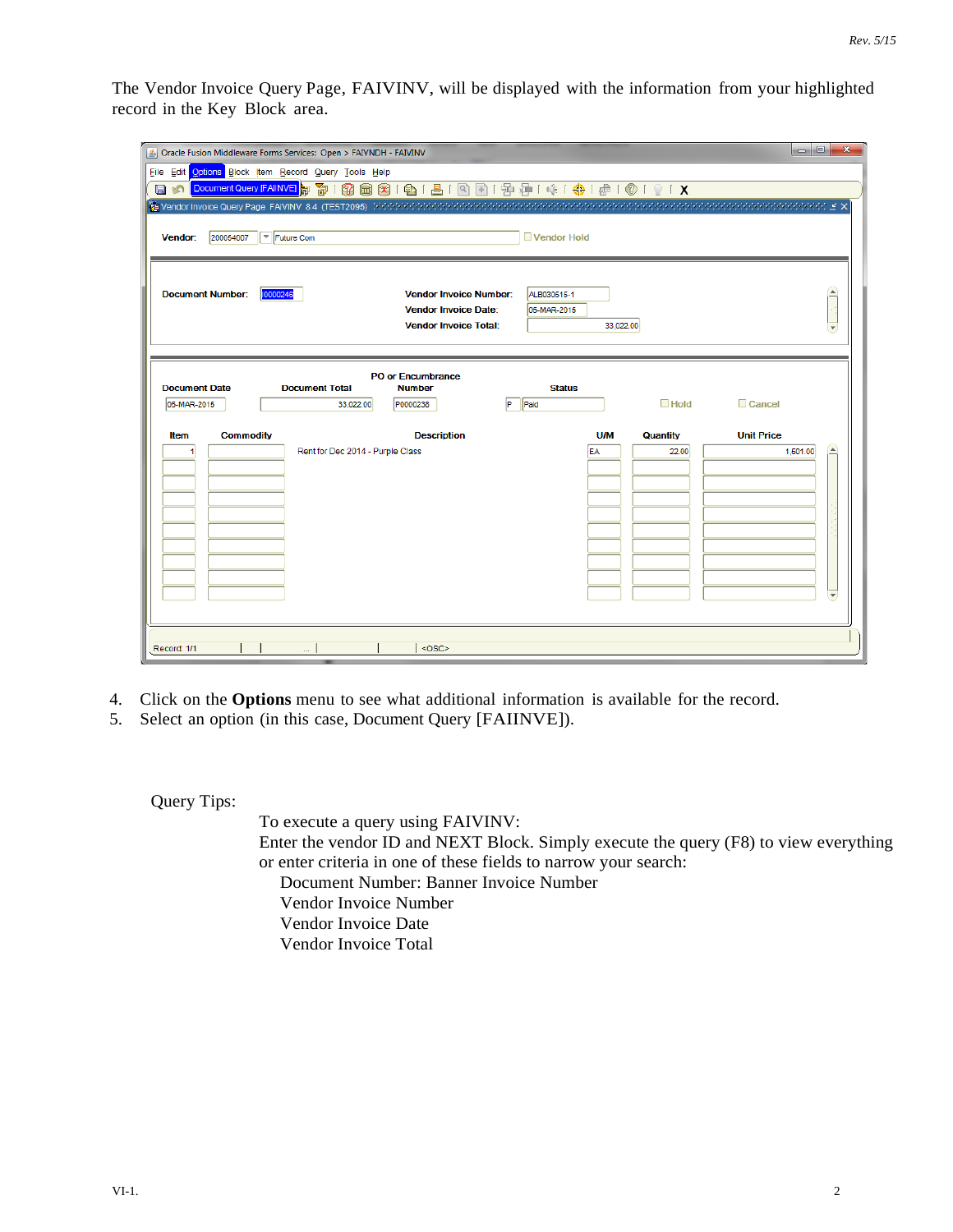The Invoice/Credit Memo Query form, FAIINVE, will be displayed.

|                                                                             |          |                              |                 |                                           | $   $<br>$\mathbf{x}$ |
|-----------------------------------------------------------------------------|----------|------------------------------|-----------------|-------------------------------------------|-----------------------|
| Oracle Fusion Middleware Forms Services: Open > FAIVNDH - FAIVINV - FAIINVE |          |                              |                 |                                           |                       |
| File Edit Options Block Item Record Query Tools Help                        |          |                              |                 |                                           |                       |
|                                                                             |          |                              |                 | 日の日1日日国国1家百1日日1日1日1日1日1日 1月1日日日1日1日1日1日1日 |                       |
|                                                                             |          |                              |                 |                                           |                       |
| Document:                                                                   | 10000246 | $\mathbb{F}$                 | <b>Multiple</b> |                                           |                       |
|                                                                             |          |                              |                 |                                           |                       |
|                                                                             |          |                              |                 |                                           |                       |
|                                                                             |          |                              |                 |                                           |                       |
|                                                                             |          |                              |                 |                                           |                       |
|                                                                             |          |                              |                 |                                           |                       |
|                                                                             |          |                              |                 |                                           |                       |
|                                                                             |          |                              |                 |                                           |                       |
|                                                                             |          |                              |                 |                                           |                       |
|                                                                             |          |                              |                 |                                           |                       |
|                                                                             |          |                              |                 |                                           |                       |
|                                                                             |          |                              |                 |                                           |                       |
|                                                                             |          |                              |                 |                                           |                       |
|                                                                             |          |                              |                 |                                           |                       |
|                                                                             |          |                              |                 |                                           |                       |
|                                                                             |          |                              |                 |                                           |                       |
|                                                                             |          |                              |                 |                                           |                       |
|                                                                             |          |                              |                 |                                           |                       |
|                                                                             |          |                              |                 |                                           |                       |
|                                                                             |          |                              |                 |                                           |                       |
|                                                                             |          |                              |                 |                                           |                       |
|                                                                             |          |                              |                 |                                           |                       |
|                                                                             |          |                              |                 |                                           |                       |
|                                                                             |          |                              |                 |                                           |                       |
| Record: 1/1                                                                 |          |                              |                 | $<$ OSC>                                  |                       |
|                                                                             |          | $\mathcal{L}_{\text{max}}$ . |                 |                                           |                       |

You can now use this form just as if you had accessed it from the General Menu.

6. Next Block [Ctrl+Pg Down].